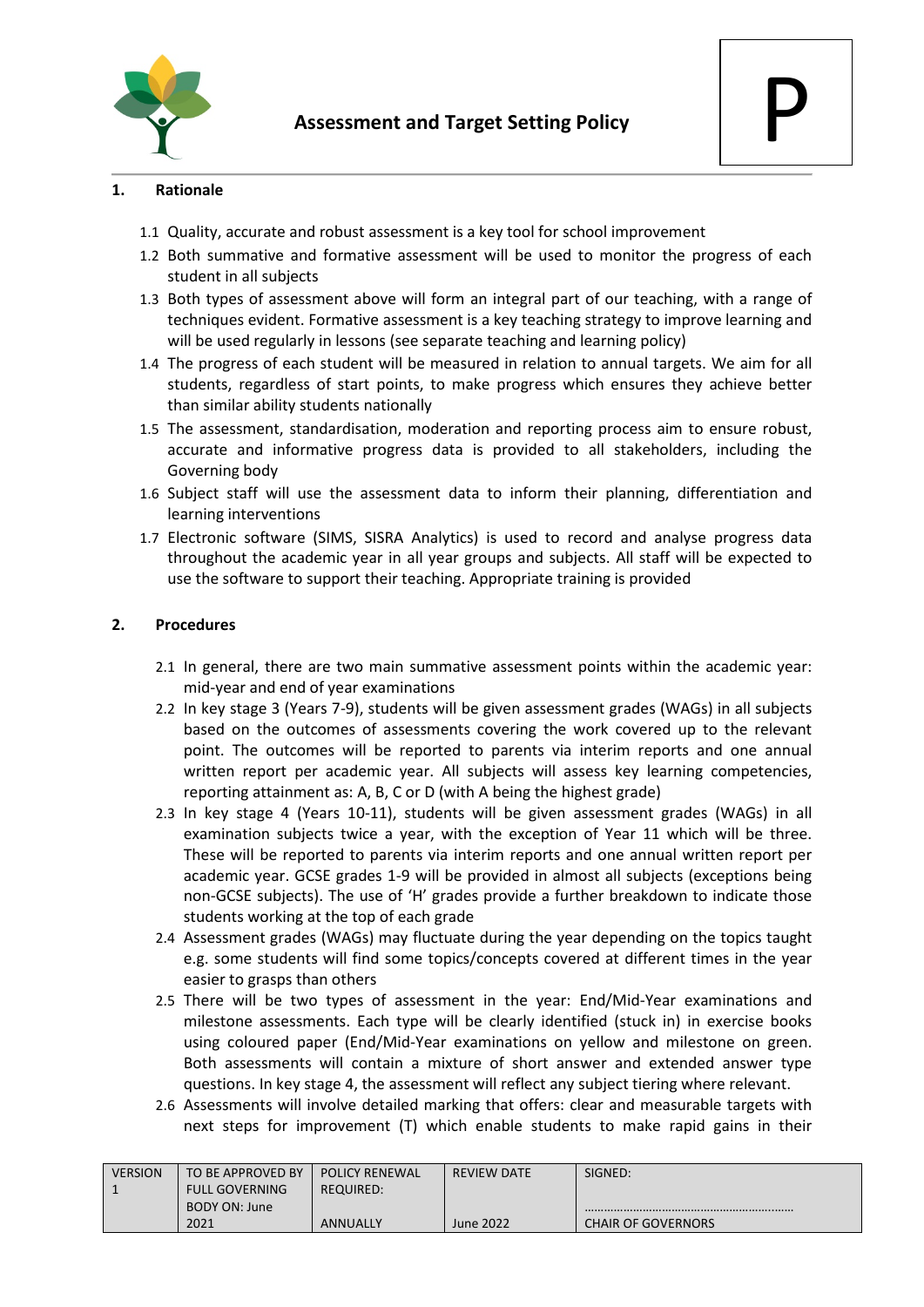

learning, and elicit both an immediate and an 'over time' response, as well as literacy corrections and positive comments (see separate feedback and marking policy)

- 2.7 In Year 11, the November and March mock examinations will be evenly distributed across subject teachers for marking in order to support objectivity in marking. This will also apply for the Year 10 end of year examinations
- 2.8 The setting of grade boundaries and other statistical exercises to support the accuracy of internal grading will be completed by the subject leader in conjunction with the Assistant Head teacher

## **3 Internal standardisation of assessments**

- 3.1 Subject standardisation will occur before every summative assessment to promote the accuracy of assessment marking. Standard pro-forma (or alternative document) will be used in each subject as evidence of the standardisation process. This process will be regularly reviewed by the senior team. Any examples of good practice in teaching and learning evidenced will be used to support the faculties improvement in pedagogy
- 3.2 Meetings are strategically placed in the calendar prior to the relevant assessment week
- 3.3 All staff must be involved in the standardisation process
- 3.4 For larger subjects, aspects of the standardisation meeting should be appropriately delegated to other staff e.g. TLR holders, Head of KS3 etc…
- 3.5 In the planning of these meetings, Subject leaders should attempt to address the questions in the assessment which are likely to cause greater variation in marking. In most subjects, this will relate to those requiring extended writing answers
- 3.6 Assessment marking should only occur if standardisation has been successfully completed

#### **4 Internal moderation of assessments**

- 4.1 Subject moderation will occur after every summative assessment to promote the accuracy of assessment marking. Standard pro-forma (or alternative document) will be used in each subject as evidence of the moderation process. This process will be regularly reviewed by the senior team. Any examples of good practice in teaching and learning evidenced will be used to support the faculties improvement in pedagogy
- 4.2 Meetings are strategically placed in the calendar after the relevant assessment week prior to the data input
- 4.3 All staff must be involved in the moderation process
- 4.4 For larger subjects, aspects of the standardisation meeting should be appropriately delegated to other staff e.g. TLR holders, Head of KS3 etc…
- 4.5 All staff (including non-specialists) in the subject will provide three samples of assessed work (top, middle and bottom grade/mark) for each group they teach. Subject leaders should ensure copies of the relevant marking criteria for each assessment are available prior to, and during, the meeting
- 4.6 Either in small groups (assigned by the Subject Leader) or individually, sample questions (focusing on those identified in the standardisation meeting) are re-marked by a different teacher. Any discrepancies and developmental points are discussed and a common census is reached in order that marking consistency is maintained
- 4.7 Re-sampling of more work should occur if significant issues are identified with a selected sample

| <b>VERSION</b> | TO BE APPROVED BY     | <b>POLICY RENEWAL</b> | <b>REVIEW DATE</b> | SIGNED:                   |
|----------------|-----------------------|-----------------------|--------------------|---------------------------|
|                | <b>FULL GOVERNING</b> | <b>REQUIRED:</b>      |                    |                           |
|                | BODY ON: June         |                       |                    |                           |
|                | 2021                  | ANNUALLY              | June 2022          | <b>CHAIR OF GOVERNORS</b> |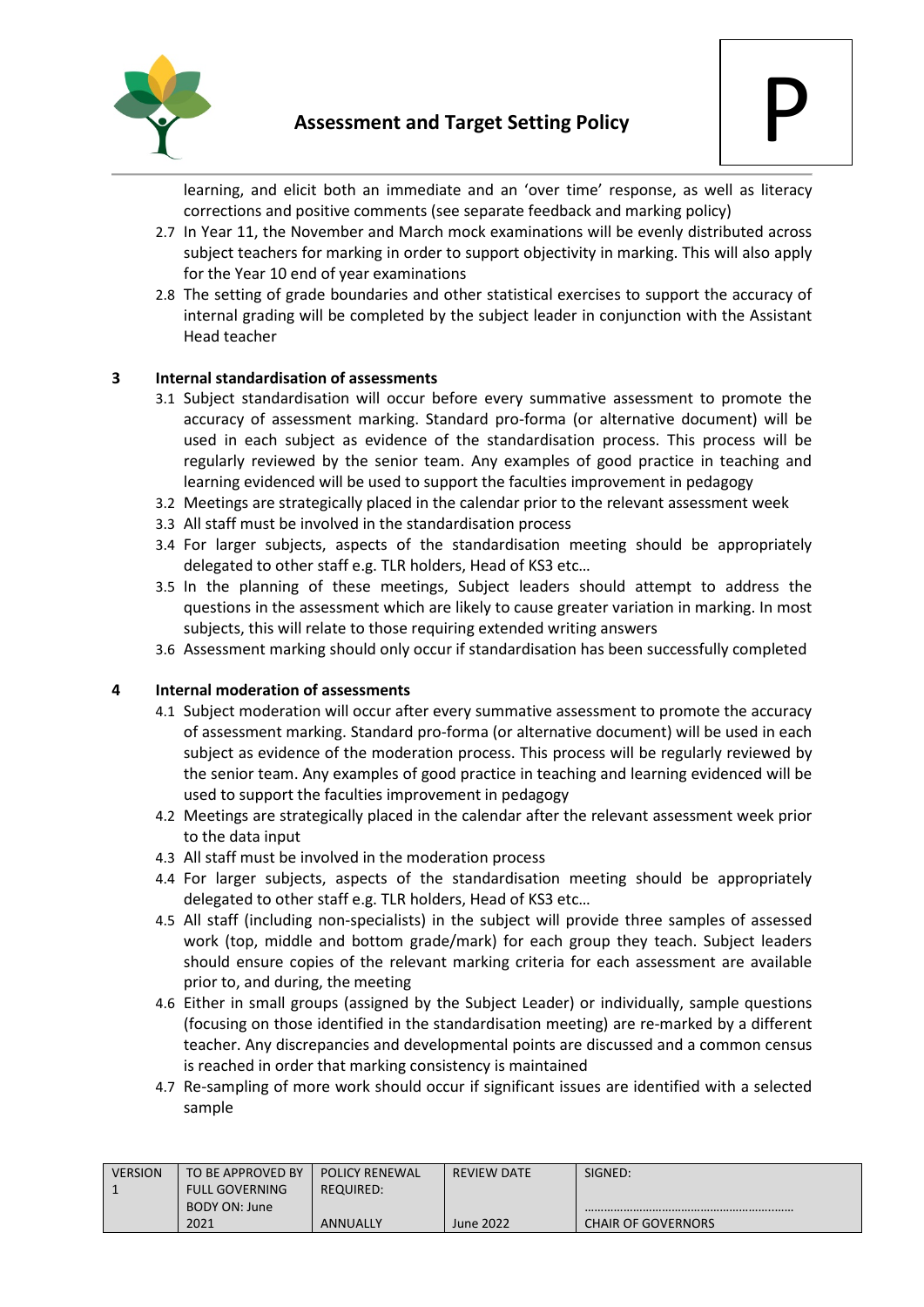

- 4.8 Full group marking and the input of grades into tracking software should only occur if moderation evidences no issues in the marking of the work provided by each subject teacher
- 4.9 Subject Leaders will collate evidence sheets, disseminate key learning/developmental points to their staff at the next opportunity (morning briefing item or subject teaching and learning) and submit evidence to a member of the senior team by the Friday of the meeting week
- 4.10Where concerns have arisen, individual staff will be offered appropriate support

# **5 Target Setting**

- 5.1 In key stage 4, targets are generated using Information provided by the Fischer Family Trust. This is in the absence of nationally validated results from 2020 and 21. However, Attainment 8 estimates from 2019 (last nationally validated result set) will be used to support the process
- 5.2 Target grades for each student will increase by one grade from Year 10 to Year 11. For example, a student who has a GCSE grade of 7 in Year 11 will have a grade 6 target in Year 10
- 5.3 In key stage 3 (Years 7-9), attainment is measured using the following assessment framework: A, B, C, D. Therefore, students are provided with a grade relevant to their annual start point in each subject area as a target. Every student will have a minimum target B grade each year

#### **6 Year 7 Baseline Assessments**

- 6.1 In the absence of national key stage 2 examinations, every student in Year 7 will undertake baseline assessments using national CAT4 tests (Cognitive Ability Tests) from GL assessment in September
- 6.2 The information provided from the CAT4 tests will provide an indicative key stage 3 scaled score which will be used to support key stage 3 target setting and academic grouping. This information will also support the key stage 4 target setting process for these students
- 6.3 All students in key stage 3 will be tested for their reading ability at the start of the academic year. This will provide a reading age. A test will be undertaken at key points during the academic year to track progress and evaluate our reading intervention programmes

# **7 Monitoring**

- 7.1 The SIMS/Data manager will provide oversight of the systems that underpin the assessment policy in school and provide analysis reports as required
- 7.2 Meetings with both subject leaders and senior line managers will occur after each summative assessment point to scrutinise the data in all year groups in order to plan coordinated intervention strategies to support individual students who are falling behind
- 7.3 The senior team will analyse the assessment data, identifying and tackling underachievement with subject and pastoral leaders

| <b>VERSION</b> | TO BE APPROVED BY     | <b>POLICY RENEWAL</b> | <b>REVIEW DATE</b> | SIGNED:                   |
|----------------|-----------------------|-----------------------|--------------------|---------------------------|
|                | <b>FULL GOVERNING</b> | <b>REQUIRED:</b>      |                    |                           |
|                | BODY ON: June         |                       |                    |                           |
|                | 2021                  | ANNUALLY              | <b>June 2022</b>   | <b>CHAIR OF GOVERNORS</b> |